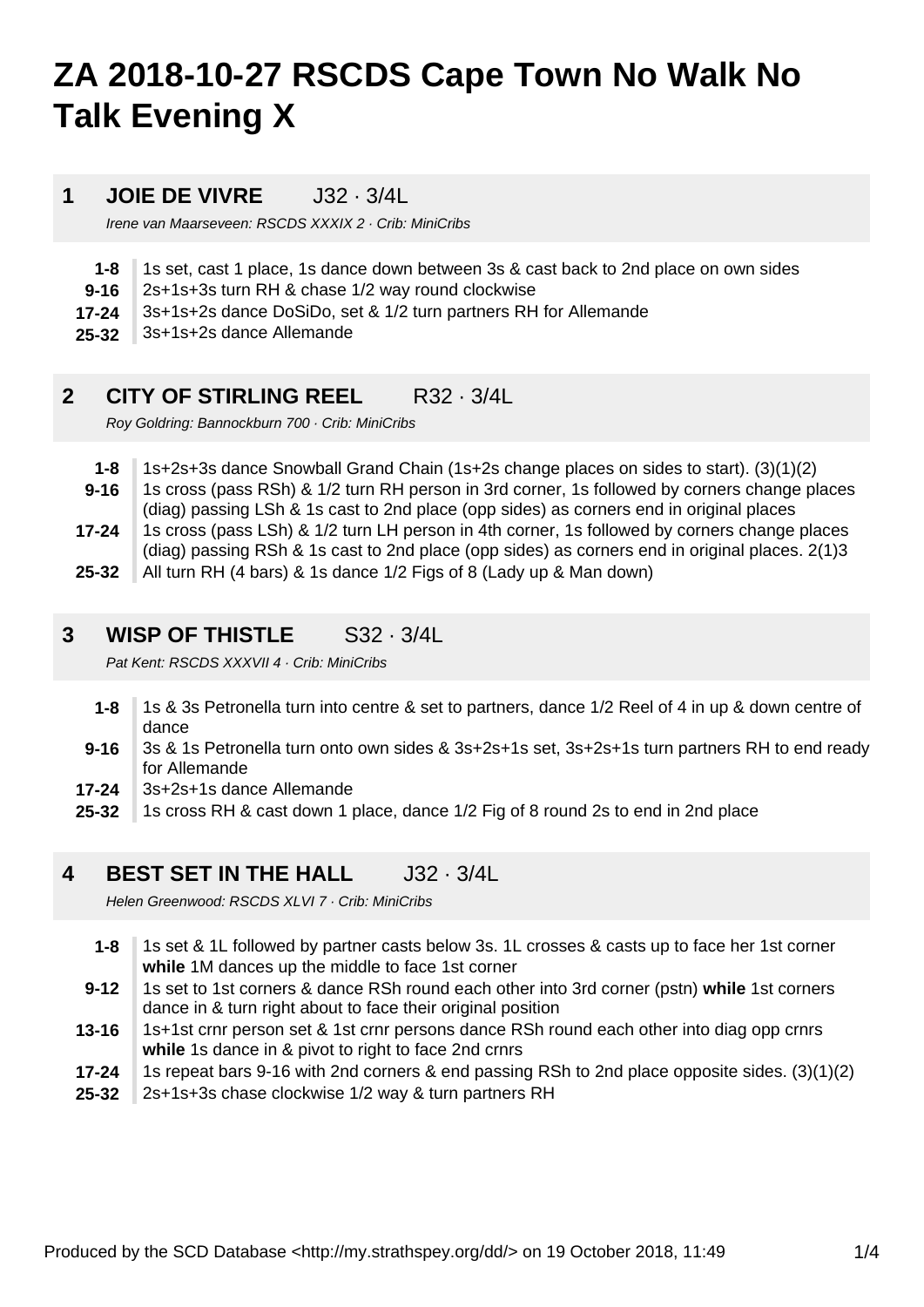# **5 LAND OF THE HEATHER HILLS** S32 · 4/4L

Barry Priddey: Capercaillie Book · Crib: MiniCribs

2 chords - on 2nd chord 3s & 4s cross to opposite sides

- **1-8** 1s & 4s set, 1L followed by partner cast to dance Fig of 8 on Ladies side round 2L+3M & end diagonally facing 2M (partner behind her) **while** 4L followed by partner cast to dance Fig of 8 round 3L+2M & ends diagonally facing 3M (2s & 3s step up/down on bars 7-8)
- **9-16** 1s+4s dance 1/2 diagonal Alternating Tandem reel of 4 with 1st corners, 1s+4s pass LSh (1/2 turning other partner LH) & dance a 1/2 Alternating Tandem reel of 4 with 2nd corners & end passing LSh (1/2 turning other partner) & face 1st corners
- **17-24** 1s+4s repeat above reels, pass LSh & 1/2 turn other partner to end singly on opposite sides (from which they started) order 2 (1) 4 (3)
- **25-32** All dance 1/2 reels of 4 on sides, 1s+4s do not pass LSh but turn 2H to (3)(1) 4 2, all set & cross RH

#### **6 MISS JOHNSTONE OF ARDROSSAN** R32 · 5/5L

Roy Goldring: 14 Social Dances for 2000 · Crib: MiniCribs

- **1-8** 1s set & cast 1 place, 1s followed by 3s dance up & cast - 1s to 3rd place & 3s to 2nd place
- **9-16** 1s cross down & dance reflection reels of 3 with 4s+5s on opposite sides - 1s end in 3rd place opposite sides
- **17-24** 1s cross up & dance reflection reels of 3 on own sides with 2s+3s - 1s ending in 3rd place own sides
- **25-32** 1s set & cast down 1 place, 1s followed by 5s dance up between 4s & cast - 1s to 5th place & 5s to 4th place

#### **7 THE FIRST RAIN OF SPRING** J32 · 3/3L

Wouter Joubert: RSCDS XLIX 4 · Crib: MiniCribs

- **1-8** 1s dance down, cast up round 3s, meet, dance up to 1st place facing out. 1s+2s 1/2 turn (Men LH, Ladies RH)
- **9-16** 2s+1s dance double Figs 8 (1s cross up, 2s cast to start)
- **17-20** 1s+3s 3/4 turn RH into line up/down in middle facing partner & set
- **21-28** 1s+3s dance 1/2 Celtic Reel:
	- **21-22** 1s+3s pass partner RSh

**23-24** 1M+3L dance clockwise **while** 1L+3M dance 3/4 round each other LSh to face partners in line across

**25-26** 1s+3s pass partner RSh

**27-28** 1L+3M dance clockwise **while** 1M+3L dance 3/4 round each other LSh to face partners in line up/down set

**29-32** 3s+1s 3/4 turn partners RH to sidelines & 2s+3s+1s set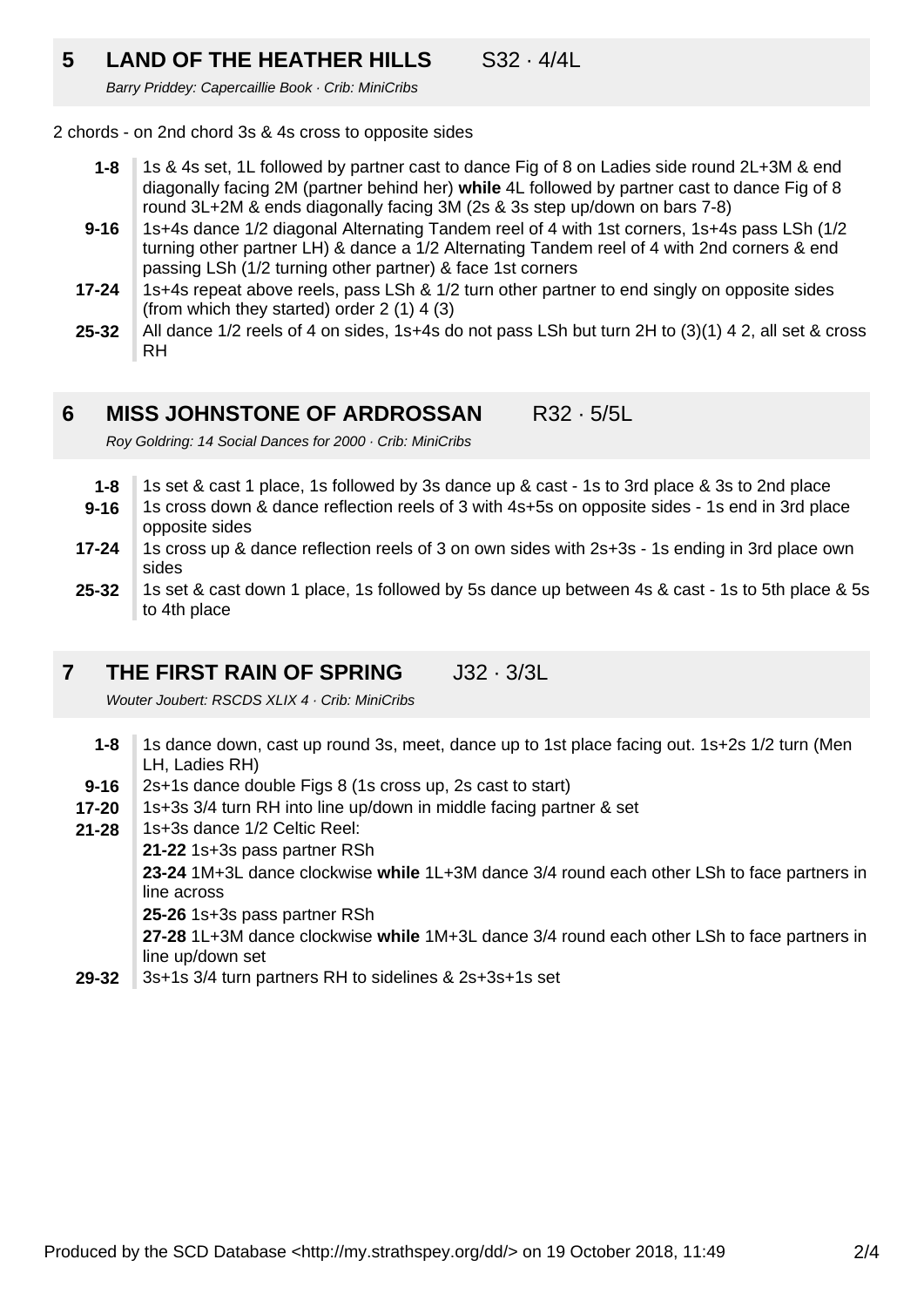# **8 THE ROAD TO MCGREGOR** S32 · 4/4L

Andrew Hodgson: Happy Blues (Pretoria 45th Anniversary) · Crib: MiniCribs

- **1-8** 1s & 3s dance down NHJ, turn 2H, dance up NHJ, turn 2H to end in original places facing out
- **9-16** Reels of 4 on sides, 1s & 3s out/down, 2s & 4s in/up to start
- **17-24** 1s+2s also 3s+4s Set+Link. 1s & 3s petronella turn & set
- **25-32** 1s+3s dance 1/2 reel of 4 up/down centre. 3s & 1s turn partners 3/4 RH to end in 2nd/4th place own sides. 2s+3s+4s+1s set.

# **9 JAYWALKING** J40 · 3/4L

Campbell Tyler · Crib: MiniCribs

- **1-8** 1s+2s Set&Rotate with 1s turning RH to end facing 1st corners
- **9-12** 1s set to 1st corners & dance RSh round each other into 3rd corner (pstn) **while** 1st corners dance in & turn right about to face their original position
- **13-16** 1s+1st corners dance 1/2 diag reel of 4 (corners end passing RSh to join next figure, 3L between Ladies at top, 2M between Men)
- **17-24** All chase clockwise to end in lines of 3 across, 1M between 2s at top, 1L between 3s at bottom. All set facing down/up, 1s change places RH
- **25-32** All Set+Link for 3, all turn partners RH (4 bars)
- **33-40** 2s+1s+3s circle 6H round & back

### **10 PELORUS JACK** J32 · 3/4L

Barry Skelton: RSCDS XLI 1 · Crib: MiniCribs

- **1-8** 1s cross RH & cast 1 place, dance RH across with 3s. 1s end with Man facing his 1st corner with his partner behind him
- **9-16** 1s dance Alternating Tandem 1/2 reel of 3 with 1st corners to face Man's 2nd corner, 1s dance Alternating Tandem 1/2 reel of 3 with 2nd corners
- **17-24** 1s dance Alternating Tandem 1/2 reels of 3 with Ladies' 1st corner (pstn),1s dance Alternating Tandem 1/2 reel with Ladies' 2nd corner (pstn)
- **25-32** 1M followed by partner dance into LH across with 2s, 1s retain LH & 1/2 turn to own sides & 2s+1s+3s set

## **11 THE RECUMBENT STONE** R48 · 5/5L

John Drewry: The Greenburn Book 3 · Crib: MiniCribs

| $1 - 8$   | 2s+3s+4s circle 6H round & back while 1s & 5s wait for 4 bars then turn RH for 4 bars           |
|-----------|-------------------------------------------------------------------------------------------------|
| $9 - 16$  | 1s & 3s dance Fig of 8 round couples below them                                                 |
| $17 - 24$ | 1s & 3s dancing between couple below turn them with nearer hand 1.1/2 times, cast down          |
|           | behind next couple & lead up LH to face 1st corners                                             |
| $25 - 32$ | 1s & 3s dance 1/2 diag reel of 4 with 1st corners, pass RSh & dance 1/2 diagonal reel of 4 with |
|           | 2nd corners, 1s pass RSh to face 3rd corners                                                    |
| $33 - 40$ | 1s & 3s dance 1/2 diag reel with 3rd crnrs & pass RSh to face partner in centre (Ladies face    |
|           | down & Men up) & dance 1/2 reel of 4 in up/down                                                 |
| $41 - 48$ | 3s & 1s turn RH 1.1/4 times to 2nd/4th places (opp side). 3s+1s dance 1/2 Figs 8 across (Ladies |
|           | dance up, Men down, 3M+1L pass RSh) End 5 3 4 1 2                                               |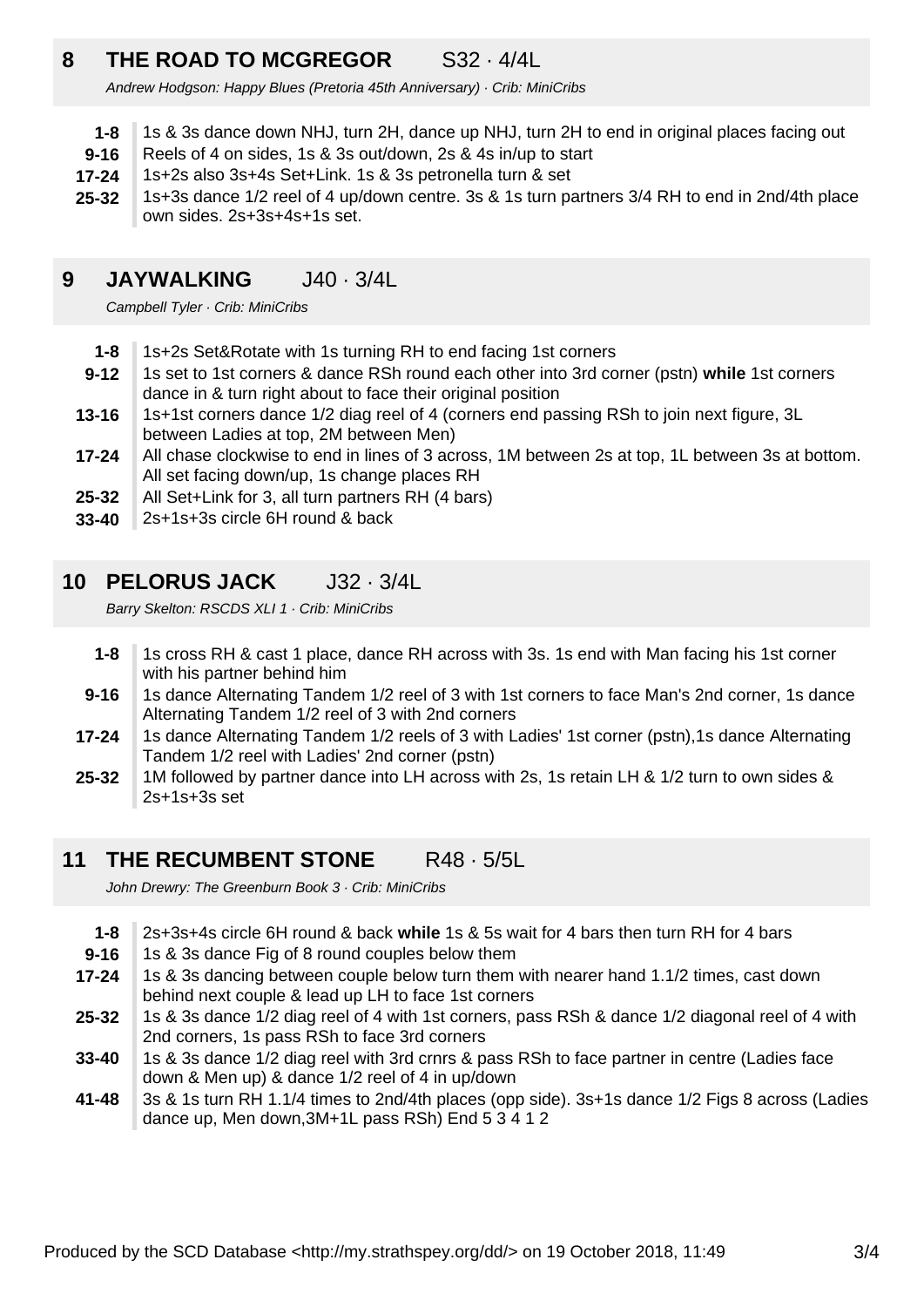# **12 THE DREAM CATCHER** S96 · 4S

Eileen Orr: RSCDS XLV 9 · Crib: MiniCribs

- **1-8** All circle 8H round & back
- **9-16** 1s+3s dance the Swirl: Turn partner RH into Allemande hold & dance LSh round other couple 1/2 way, dance LH across & swirl to face side couples (BtoB with ptnr & Lady facing Man)
- **17-24** All dance reels of 4 across
- **25-32** All set & dancing couples dance out between side couples, cross & cast to change places RH with partner back into places
- **33-40** All set & advance with partners, retire diagonally with corners & set
- **41-48** 1L+4M dance R&L with 3L+2M (on diagonal)
- **49-56** 1M+2L dance R&L with 3M+4L (other diagonal)
- **57-64** All set with corners, Adv+Ret with partners & set
- **65-88** 2s & 4s repeat bars 9-32
- **89-96** All circle 8H round & back